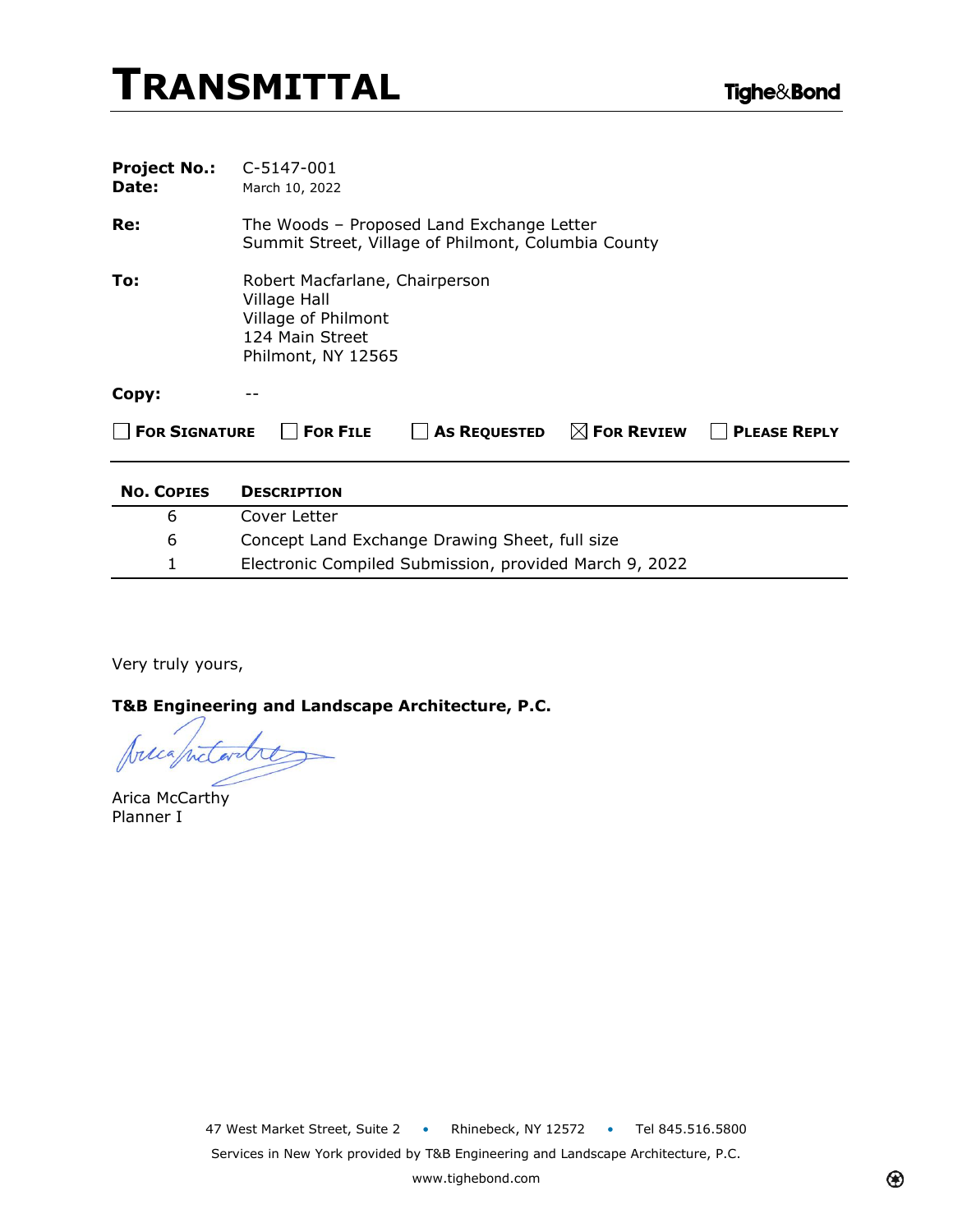# **Tighe&Bond**

C.5147.001 March 10, 2022

Robert Macfarlane, Chairperson Village Hall Village of Philmont 124 Main Street Philmont, NY 12565

#### Re: **The Woods – Proposed Land Exchange Letter Summit Street, Village of Philmont, Columbia County**

Dear Chairperson Macfarlane:

On behalf of the Applicant, Clover Reach Partners LLC, please find attached a Concept Land Exchange plan to serve as a reference and to provide context for a discussion regarding a proposed land exchange between the Applicant and Village of Philmont to be completed as part of the subdivision process. The attached plan is conceptual only and for discussion purposes and does not represent a revised subdivision plat.

The Woods major subdivision, (herein referred to as "the Site") located east of Summit Street in the Village of Philmont, abuts undeveloped land that was conveyed to the Village of Philmont during a 2007 subdivision approval. The land is adjacent to the Summit Lake shoreline to the north. Per conversations between the Applicant and Village Board, a land exchange would be beneficial to the Village as it would provide a better opportunity for connecting the trail network in the undeveloped area to the subdivision, and would offer increased protection for Summit Lake by creating a more uniform buffer between the proposed development and the Lake. The exchange would also be beneficial to the Applicant by creating a more regular property boundary.

Please note, the only changes that would occur to the preliminary plat with the land exchange would be proposed subdivision lot acreages, widths, and depths. None of the engineered elements, including the proposed roadway, number of lots, and the proposed utility improvements would be altered from what was provided in the preliminary plat March 1, 2022 submission. Our understanding is the Village Board will need to authorize the land exchange, but Village's Planning Board will need to include the lot line changes in the preliminary plat.

As shown in the attachment, the exchange of land between the Applicant for the subdivision (see blue highlighted area) and Village (see pink highlighted area) would be equivalent in terms of acreage, 1.20-acres, see the Legend on the concept plan for reference. However, the Village would ultimately receive slightly more more land than the Applicant.

In addition, the original subdivision's boundary's closest point to the Summit Lake shoreline is 151.79 feet. The land exchange would provide a more uniform buffer for the subdivision lots and increase the linear feet between the applicant's property and the Summit Lake shoreline by 88.47 feet to a minimum buffer width of 240 feet. This buffer is also expected to provide improved viewshed protections.

The title for the land owned by the Applicant includes lack of clarity regarding ownership of 0.22 acres shown as Lot 51A. The Village Attorney and the Applicant's Attorney along with the title company will confirm ownership of Lot 51A. If the title research shows the land was conveyed to the Village, the Applicant will propose additional land exchange to the Village to allow the lands within Lot 51A to remain part of the Applicant's project.

47 West Market Street, Suite 2 • Rhinebeck, NY 12572 • Tel 845.516.5800

Services in New York provided by T&B Engineering and Landscape Architecture, P.C.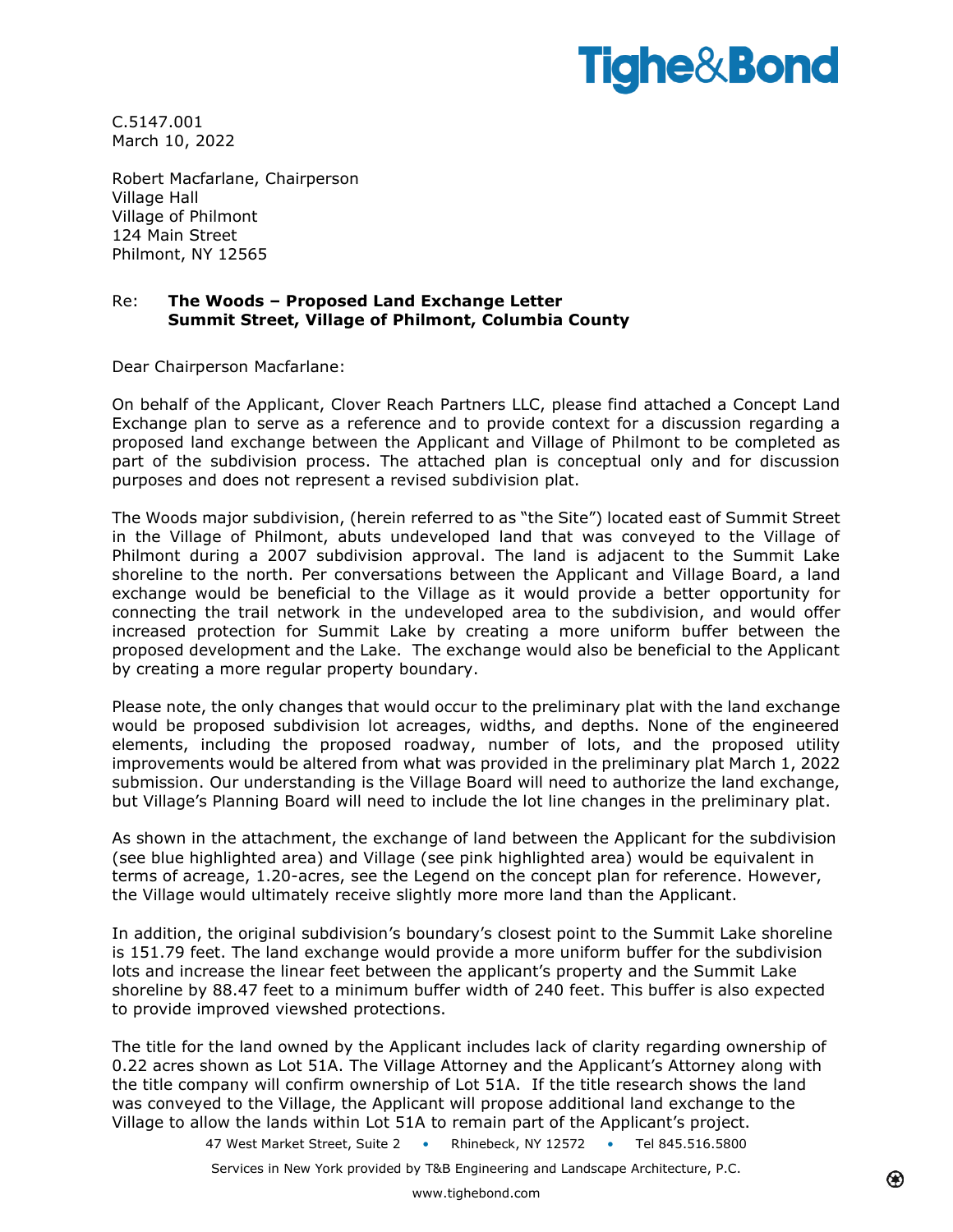It is our understanding that the Village land abutting Summit Lake is designated as conservation land but has no other formal designation or deed restrictions. The property is used for passive recreation. Following a discussion with the Planning Board, we propose to present the concept plan for the land exchange to the Village Board.

We look forward to discussing this matter with you and the Planning Board at the upcoming March 16, 2022 meeting. In the meantime, if you have any questions or require additional information, please do not hesitate to contact me at bnelson@tighebond.com or 845-516- 5803.

Very truly yours,

### **T&B Engineering and Landscape Architecture, P.C.**

Brandee Nelson, PE, LEEP AP Vice President

Enclosures Concept Land Exchange sketch, dated March 9, 2022, prepared by Tighe & Bond

### Copy: Clover Reach Partners LLC, Applicant

J:\C\C5147 Clover Reach Partners LLC\001 - Summit Street Development\Permitting\Village of Philmont\Major Subdivision\2022-03-09 Land Exchange Preliminary Plat\Cover Letter.docx